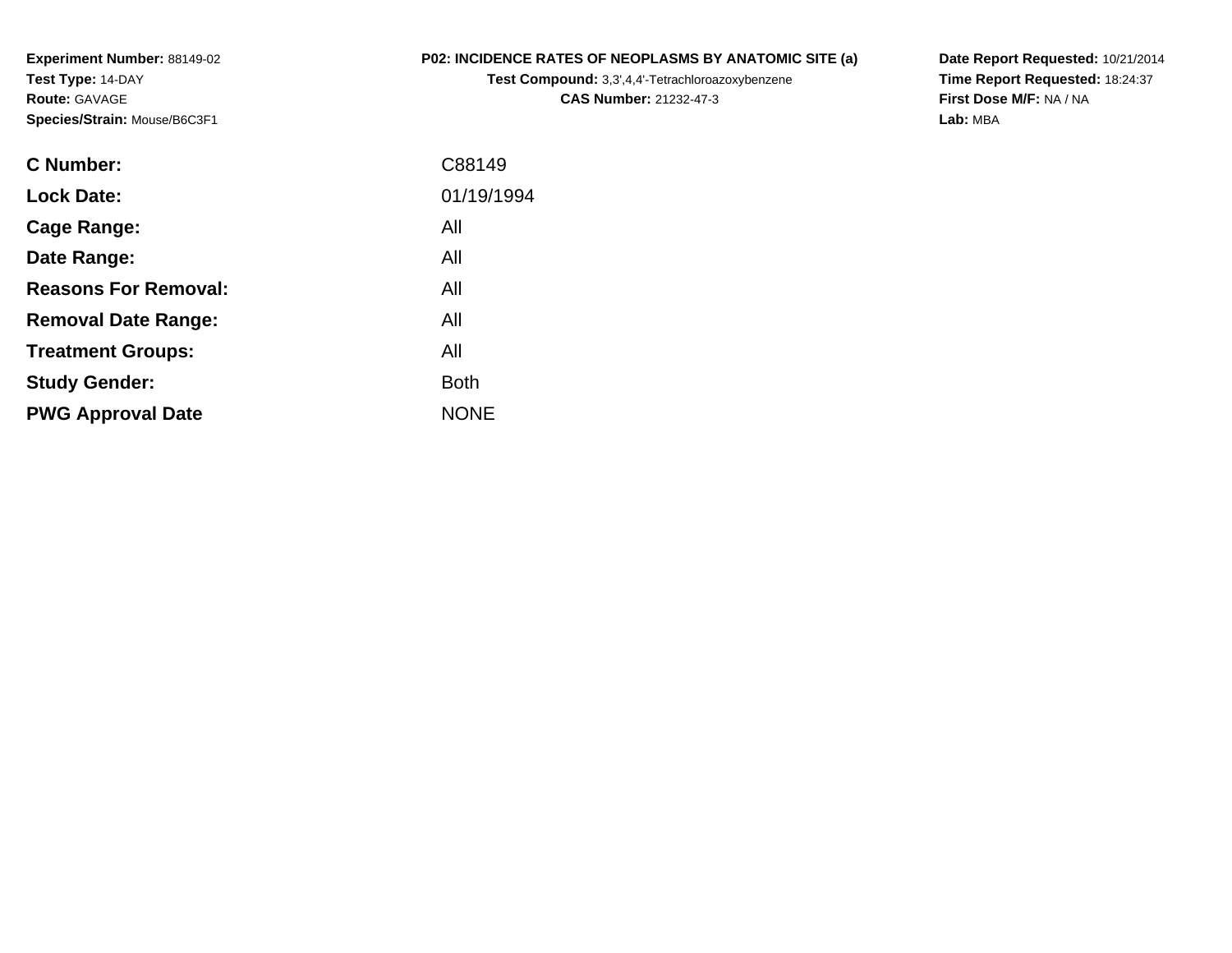**P02: INCIDENCE RATES OF NEOPLASMS BY ANATOMIC SITE (a)**

**Test Compound:** 3,3',4,4'-Tetrachloroazoxybenzene

**CAS Number:** 21232-47-3

**Date Report Requested:** 10/21/2014**Time Report Requested:** 18:24:37**First Dose M/F:** NA / NA**Lab:** MBA

| <b>B6C3F1 Mouse MALE</b>                                 | 0 MG/KG         | 1 MG/KG    | <b>MG/KG</b><br>3.2 | 10 MG/KG   | 32 MG/KG   | <b>MG/KG</b><br>100 |
|----------------------------------------------------------|-----------------|------------|---------------------|------------|------------|---------------------|
| <b>Disposition Summary</b>                               |                 |            |                     |            |            |                     |
| <b>Animals Initially In Study</b><br><b>Early Deaths</b> | $5\phantom{.0}$ | 5          | 5                   | 5          | 5          | 5                   |
| <b>Survivors</b>                                         |                 |            |                     |            |            |                     |
| <b>Terminal Sacrifice</b>                                | 5               | 5          | 5                   | 5          | 5          | 5                   |
| <b>Animals Examined Microscopically</b>                  | 5               | 5          | 5                   | 5          | 5          | 5                   |
| ALIMENTARY SYSTEM                                        |                 |            |                     |            |            |                     |
| Esophagus                                                | (0)             | (0)        | (0)                 | (0)        | (0)        | (1)                 |
| Gallbladder                                              | (5)             | (0)        | (0)                 | (0)        | (0)        | (5)                 |
| Liver                                                    | (5)             | (5)        |                     | (5)        |            | (5)                 |
| Stomach, Forestomach                                     |                 |            | (5)                 |            | (5)        |                     |
| Stomach, Glandular                                       | (5)<br>(5)      | (0)<br>(0) | (0)<br>(0)          | (0)<br>(0) | (0)<br>(0) | (5)<br>(5)          |
| CARDIOVASCULAR SYSTEM<br>None                            |                 |            |                     |            |            |                     |
| <b>ENDOCRINE SYSTEM</b><br>None                          |                 |            |                     |            |            |                     |
| <b>GENERAL BODY SYSTEM</b><br>None                       |                 |            |                     |            |            |                     |
| GENITAL SYSTEM<br>None                                   |                 |            |                     |            |            |                     |
| <b>HEMATOPOIETIC SYSTEM</b>                              |                 |            |                     |            |            |                     |
| Lymph Node, Mesenteric                                   | (5)             | (0)        | (0)                 | (0)        | (0)        | (5)                 |
| Spleen                                                   | (5)             | (5)        | (5)                 | (5)        | (5)        | (5)                 |
| Thymus                                                   | (5)             | (4)        | (5)                 | (5)        | (5)        | (5)                 |
|                                                          |                 |            |                     |            |            |                     |

INTEGUMENTARY SYSTEM

**Experiment Number:** 88149-02

**Species/Strain:** Mouse/B6C3F1

**Test Type:** 14-DAY**Route:** GAVAGE

a - Number of animals examined microscopically at site and number of animals with lesion

b - Primary tumors: all tumors except metastatic tumors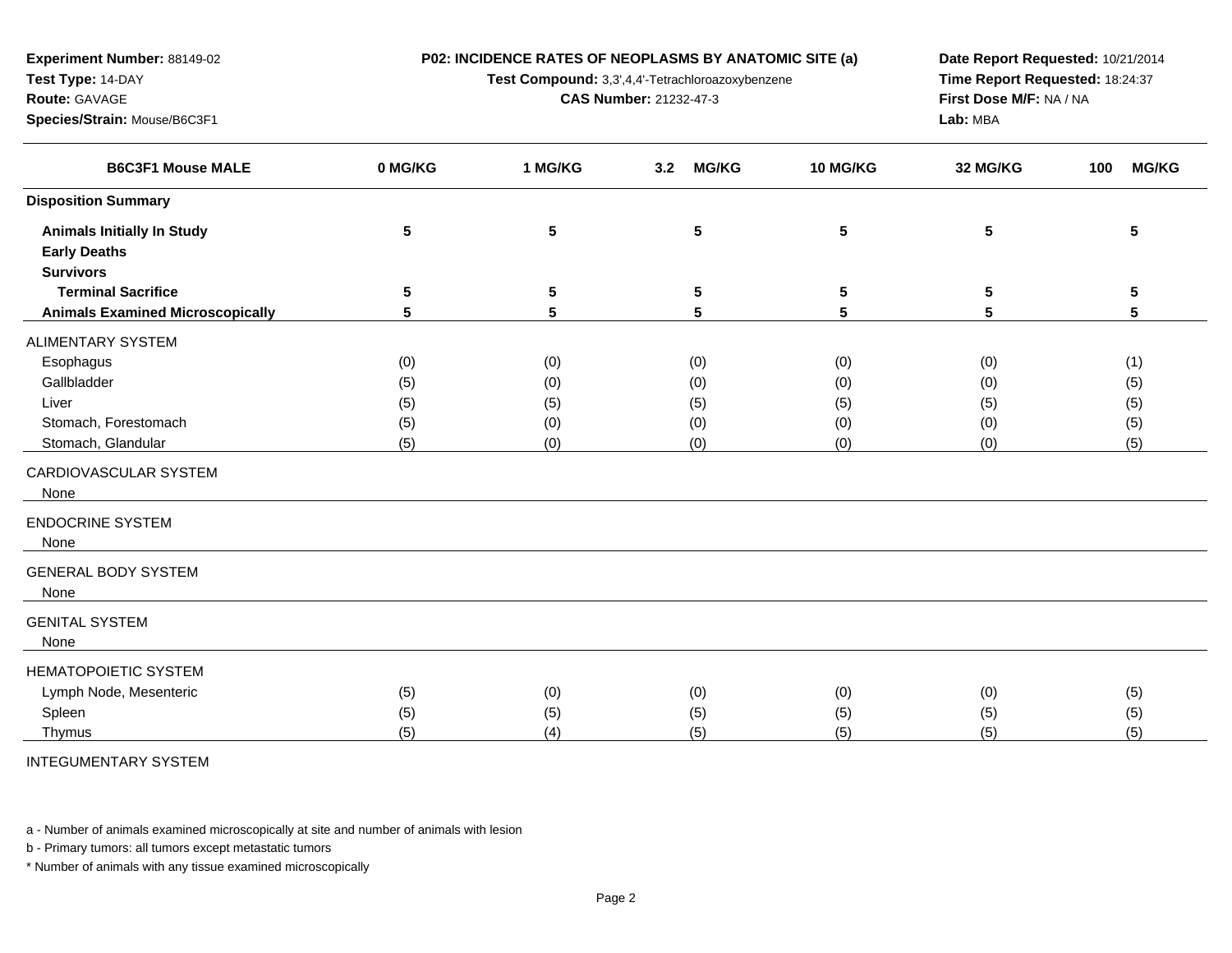| Experiment Number: 88149-02<br>Test Type: 14-DAY<br><b>Route: GAVAGE</b><br>Species/Strain: Mouse/B6C3F1 |         | P02: INCIDENCE RATES OF NEOPLASMS BY ANATOMIC SITE (a)<br>Test Compound: 3,3',4,4'-Tetrachloroazoxybenzene<br><b>CAS Number: 21232-47-3</b> | Date Report Requested: 10/21/2014<br>Time Report Requested: 18:24:37<br>First Dose M/F: NA / NA<br>Lab: MBA |                 |          |                     |
|----------------------------------------------------------------------------------------------------------|---------|---------------------------------------------------------------------------------------------------------------------------------------------|-------------------------------------------------------------------------------------------------------------|-----------------|----------|---------------------|
| <b>B6C3F1 Mouse MALE</b>                                                                                 | 0 MG/KG | 1 MG/KG                                                                                                                                     | <b>MG/KG</b><br>3.2                                                                                         | <b>10 MG/KG</b> | 32 MG/KG | <b>MG/KG</b><br>100 |
| None                                                                                                     |         |                                                                                                                                             |                                                                                                             |                 |          |                     |
| MUSCULOSKELETAL SYSTEM<br>None                                                                           |         |                                                                                                                                             |                                                                                                             |                 |          |                     |
| NERVOUS SYSTEM<br>None                                                                                   |         |                                                                                                                                             |                                                                                                             |                 |          |                     |
| <b>RESPIRATORY SYSTEM</b><br>None                                                                        |         |                                                                                                                                             |                                                                                                             |                 |          |                     |
| SPECIAL SENSES SYSTEM<br>None                                                                            |         |                                                                                                                                             |                                                                                                             |                 |          |                     |
| URINARY SYSTEM<br>Kidney                                                                                 | (5)     | (0)                                                                                                                                         | (0)                                                                                                         | (0)             | (0)      | (5)                 |

a - Number of animals examined microscopically at site and number of animals with lesion

b - Primary tumors: all tumors except metastatic tumors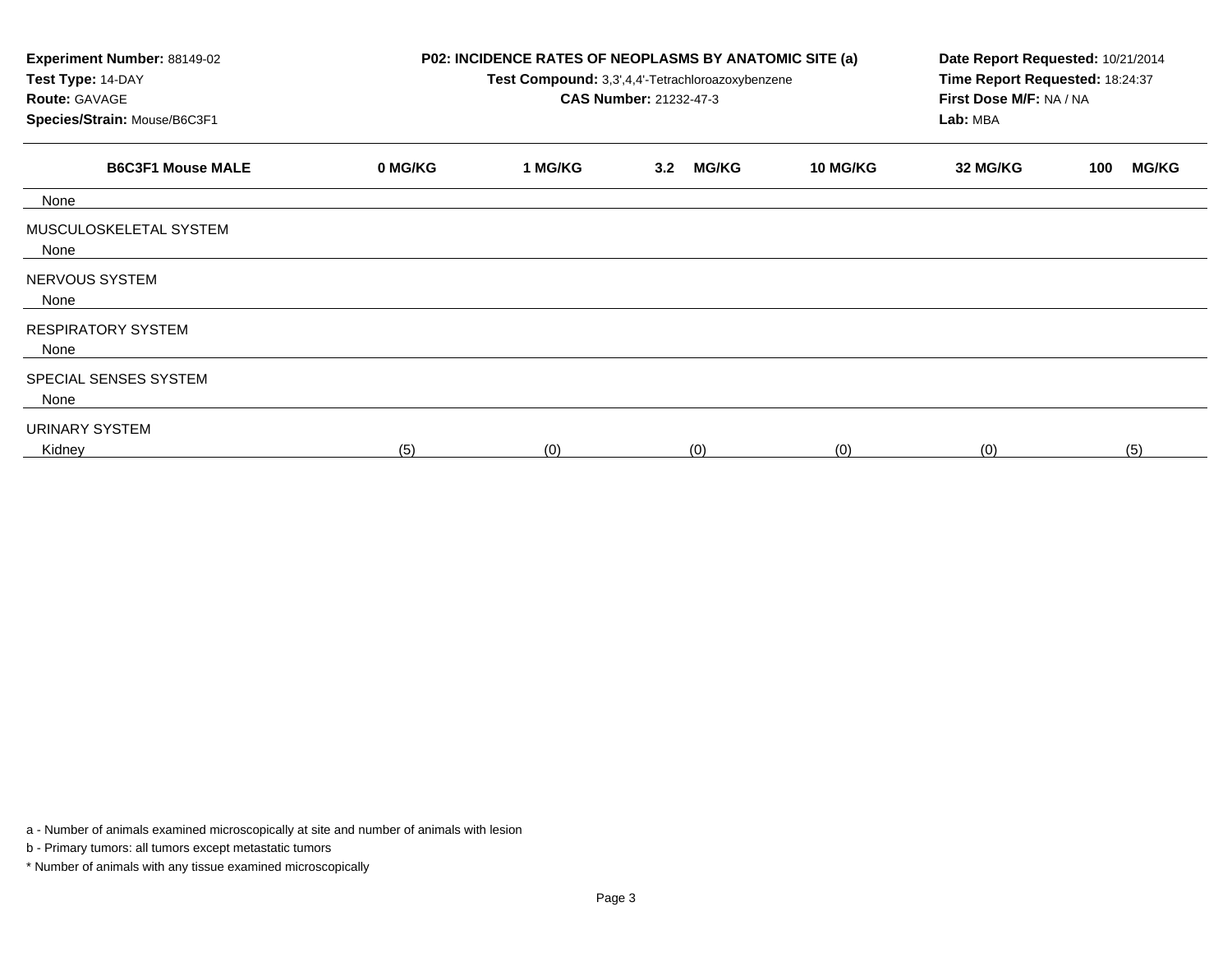| Experiment Number: 88149-02<br>Test Type: 14-DAY<br>Route: GAVAGE<br>Species/Strain: Mouse/B6C3F1 | P02: INCIDENCE RATES OF NEOPLASMS BY ANATOMIC SITE (a)<br>Test Compound: 3,3',4,4'-Tetrachloroazoxybenzene<br><b>CAS Number: 21232-47-3</b> |         |     |              |          | Date Report Requested: 10/21/2014<br>Time Report Requested: 18:24:37<br>First Dose M/F: NA / NA<br>Lab: MBA |     |              |  |
|---------------------------------------------------------------------------------------------------|---------------------------------------------------------------------------------------------------------------------------------------------|---------|-----|--------------|----------|-------------------------------------------------------------------------------------------------------------|-----|--------------|--|
| <b>B6C3F1 Mouse MALE</b>                                                                          | 0 MG/KG                                                                                                                                     | 1 MG/KG | 3.2 | <b>MG/KG</b> | 10 MG/KG | 32 MG/KG                                                                                                    | 100 | <b>MG/KG</b> |  |
| <b>Tumor Summary for MALE</b>                                                                     |                                                                                                                                             |         |     |              |          |                                                                                                             |     |              |  |
| <b>Total Animals with Primary Neoplasms (b)</b><br><b>Total Primary Neoplasms</b>                 |                                                                                                                                             |         |     |              |          |                                                                                                             |     |              |  |
| <b>Total Animals with Benign Neoplasms</b><br><b>Total Benign Neoplasms</b>                       |                                                                                                                                             |         |     |              |          |                                                                                                             |     |              |  |
| <b>Total Animals with Malignant Neoplasms</b><br><b>Total Malignant Neoplasms</b>                 |                                                                                                                                             |         |     |              |          |                                                                                                             |     |              |  |
| <b>Total Animals with Metastatic Neoplasms</b><br><b>Total Metastatic Neoplasms</b>               |                                                                                                                                             |         |     |              |          |                                                                                                             |     |              |  |
| <b>Total Animals with Malignant Neoplasms</b><br><b>Uncertain Primary Site</b>                    |                                                                                                                                             |         |     |              |          |                                                                                                             |     |              |  |
| Total Animals with Neoplasms Uncertain -<br><b>Benign or Malignant</b>                            |                                                                                                                                             |         |     |              |          |                                                                                                             |     |              |  |
| <b>Total Uncertain Neoplasms</b>                                                                  |                                                                                                                                             |         |     |              |          |                                                                                                             |     |              |  |

\*\*\*END OF MALE DATA\*\*\*

a - Number of animals examined microscopically at site and number of animals with lesion

b - Primary tumors: all tumors except metastatic tumors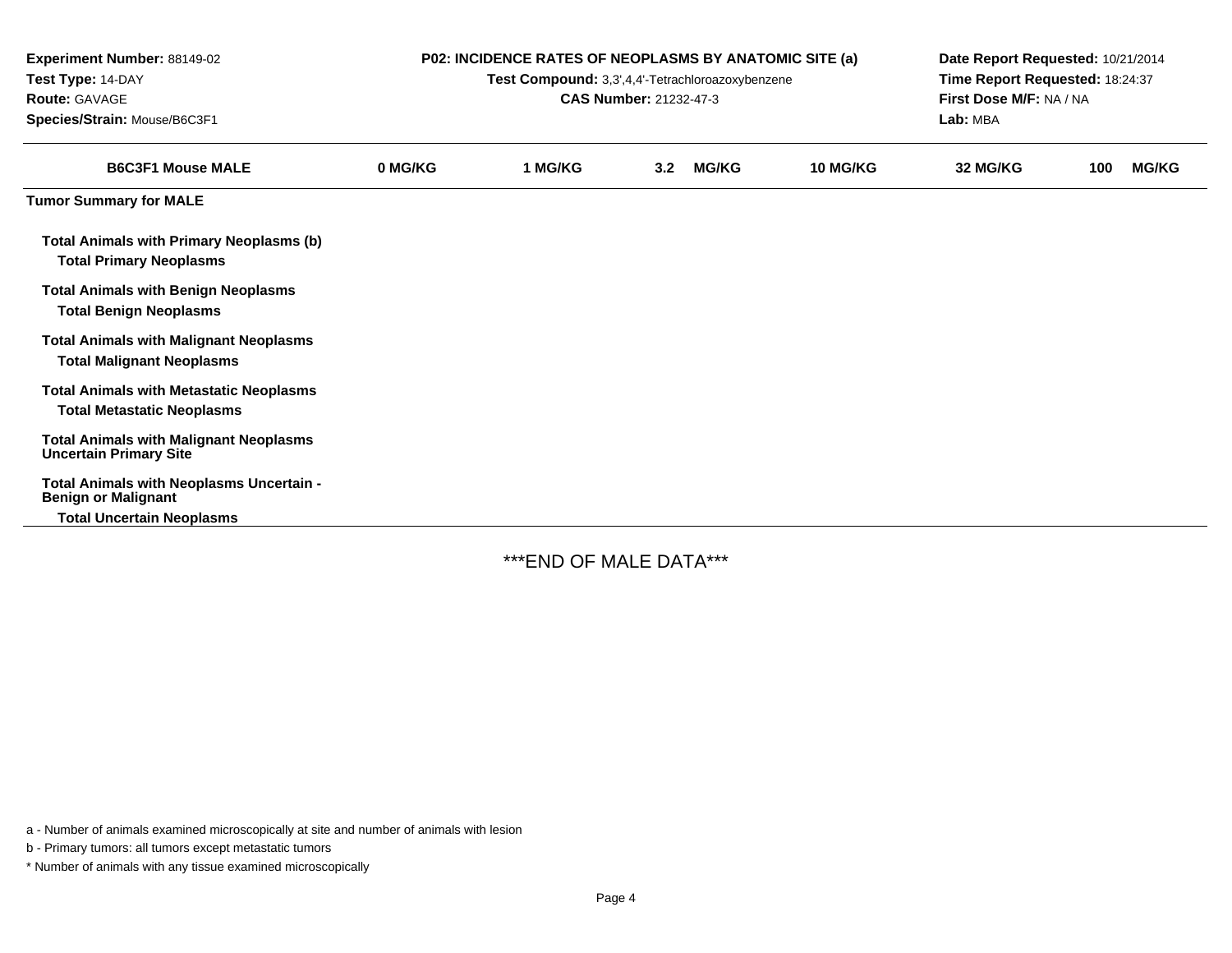**P02: INCIDENCE RATES OF NEOPLASMS BY ANATOMIC SITE (a)**

**Test Compound:** 3,3',4,4'-Tetrachloroazoxybenzene

**CAS Number:** 21232-47-3

**Date Report Requested:** 10/21/2014**Time Report Requested:** 18:24:37**First Dose M/F:** NA / NA**Lab:** MBA

| <b>B6C3F1 Mouse FEMALE</b>              | 0 MG/KG | 1 MG/KG    | <b>MG/KG</b><br>3.2 | <b>10 MG/KG</b> | 32 MG/KG | 100<br><b>MG/KG</b> |
|-----------------------------------------|---------|------------|---------------------|-----------------|----------|---------------------|
| <b>Disposition Summary</b>              |         |            |                     |                 |          |                     |
| <b>Animals Initially In Study</b>       | 5       | $\sqrt{5}$ | 5                   | 5               | 5        | 5                   |
| <b>Early Deaths</b>                     |         |            |                     |                 |          |                     |
| <b>Survivors</b>                        |         |            |                     |                 |          |                     |
| <b>Terminal Sacrifice</b>               | 5       | 5          | 5                   | 5               | 5        | 5                   |
| <b>Animals Examined Microscopically</b> | 5       | 5          | 5                   | 5               | 5        | 5                   |
| <b>ALIMENTARY SYSTEM</b>                |         |            |                     |                 |          |                     |
| Gallbladder                             | (5)     | (0)        | (0)                 | (0)             | (0)      | (5)                 |
| Liver                                   | (5)     | (5)        | (5)                 | (5)             | (5)      | (5)                 |
| Stomach, Forestomach                    | (5)     | (0)        | (0)                 | (0)             | (0)      | (5)                 |
| Stomach, Glandular                      | (5)     | (0)        | (0)                 | (0)             | (0)      | (5)                 |
| CARDIOVASCULAR SYSTEM<br>None           |         |            |                     |                 |          |                     |
| <b>ENDOCRINE SYSTEM</b><br>None         |         |            |                     |                 |          |                     |
| <b>GENERAL BODY SYSTEM</b><br>None      |         |            |                     |                 |          |                     |
| <b>GENITAL SYSTEM</b><br>None           |         |            |                     |                 |          |                     |
| <b>HEMATOPOIETIC SYSTEM</b>             |         |            |                     |                 |          |                     |
| Lymph Node, Mesenteric                  | (5)     | (0)        | (0)                 | (0)             | (0)      | (5)                 |
| Spleen                                  | (5)     | (5)        | (5)                 | (5)             | (5)      | (5)                 |
| Thymus                                  | (5)     | (4)        | (5)                 | (5)             | (5)      | (5)                 |

## INTEGUMENTARY SYSTEM

**Experiment Number:** 88149-02

**Species/Strain:** Mouse/B6C3F1

**Test Type:** 14-DAY**Route:** GAVAGE

None

a - Number of animals examined microscopically at site and number of animals with lesion

b - Primary tumors: all tumors except metastatic tumors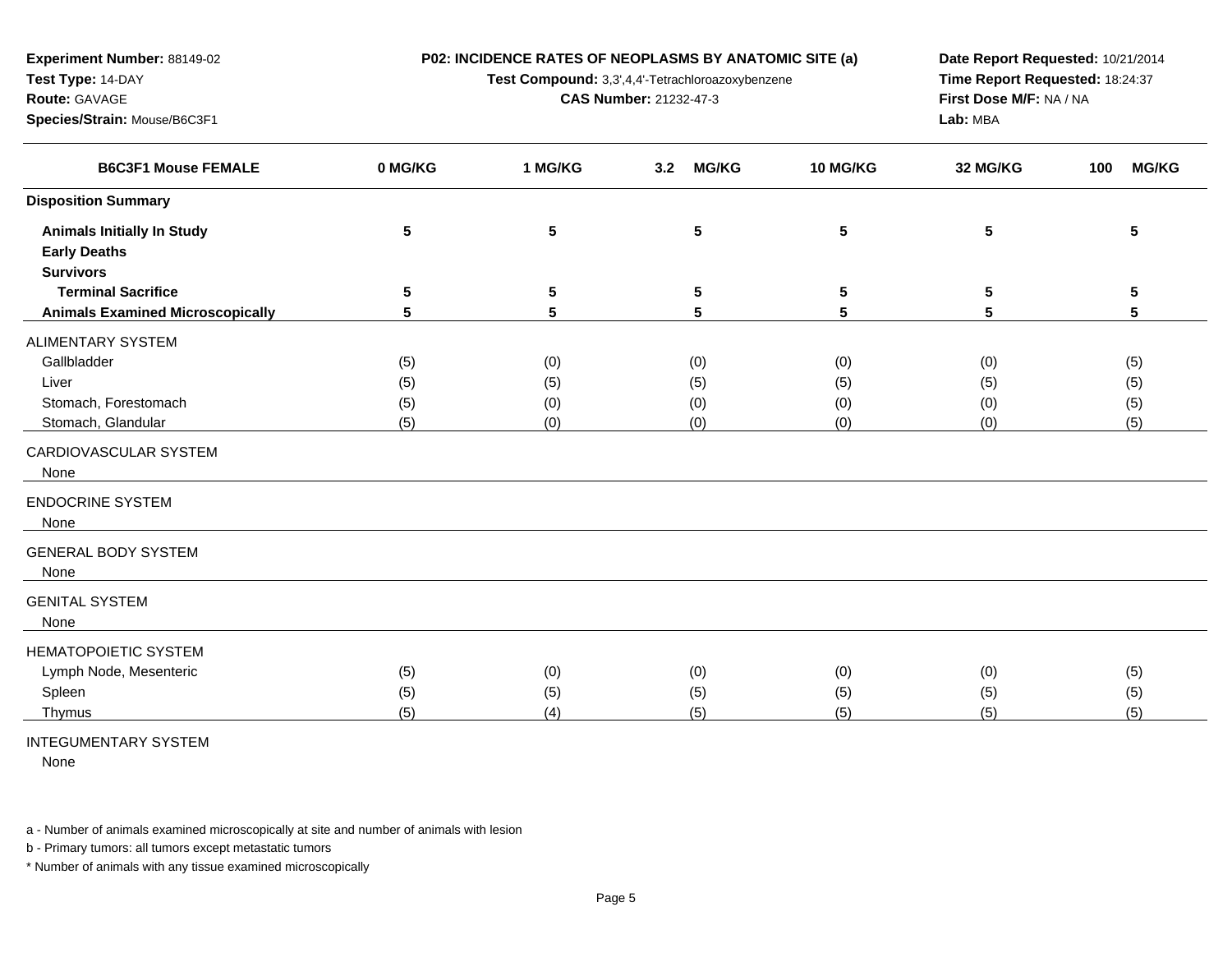| <b>Experiment Number: 88149-02</b><br>Test Type: 14-DAY<br><b>Route: GAVAGE</b><br>Species/Strain: Mouse/B6C3F1 | P02: INCIDENCE RATES OF NEOPLASMS BY ANATOMIC SITE (a)<br>Test Compound: 3,3',4,4'-Tetrachloroazoxybenzene<br><b>CAS Number: 21232-47-3</b> |         |                     |                 | Date Report Requested: 10/21/2014<br>Time Report Requested: 18:24:37<br>First Dose M/F: NA / NA<br>Lab: MBA |                     |  |
|-----------------------------------------------------------------------------------------------------------------|---------------------------------------------------------------------------------------------------------------------------------------------|---------|---------------------|-----------------|-------------------------------------------------------------------------------------------------------------|---------------------|--|
| <b>B6C3F1 Mouse FEMALE</b>                                                                                      | 0 MG/KG                                                                                                                                     | 1 MG/KG | <b>MG/KG</b><br>3.2 | <b>10 MG/KG</b> | 32 MG/KG                                                                                                    | <b>MG/KG</b><br>100 |  |
| MUSCULOSKELETAL SYSTEM<br>None                                                                                  |                                                                                                                                             |         |                     |                 |                                                                                                             |                     |  |
| NERVOUS SYSTEM<br>None                                                                                          |                                                                                                                                             |         |                     |                 |                                                                                                             |                     |  |
| <b>RESPIRATORY SYSTEM</b><br>None                                                                               |                                                                                                                                             |         |                     |                 |                                                                                                             |                     |  |
| SPECIAL SENSES SYSTEM<br>None                                                                                   |                                                                                                                                             |         |                     |                 |                                                                                                             |                     |  |
| URINARY SYSTEM<br>Kidney                                                                                        | (5)                                                                                                                                         | (0)     | (0)                 | (0)             | (0)                                                                                                         | (5)                 |  |

a - Number of animals examined microscopically at site and number of animals with lesion

b - Primary tumors: all tumors except metastatic tumors